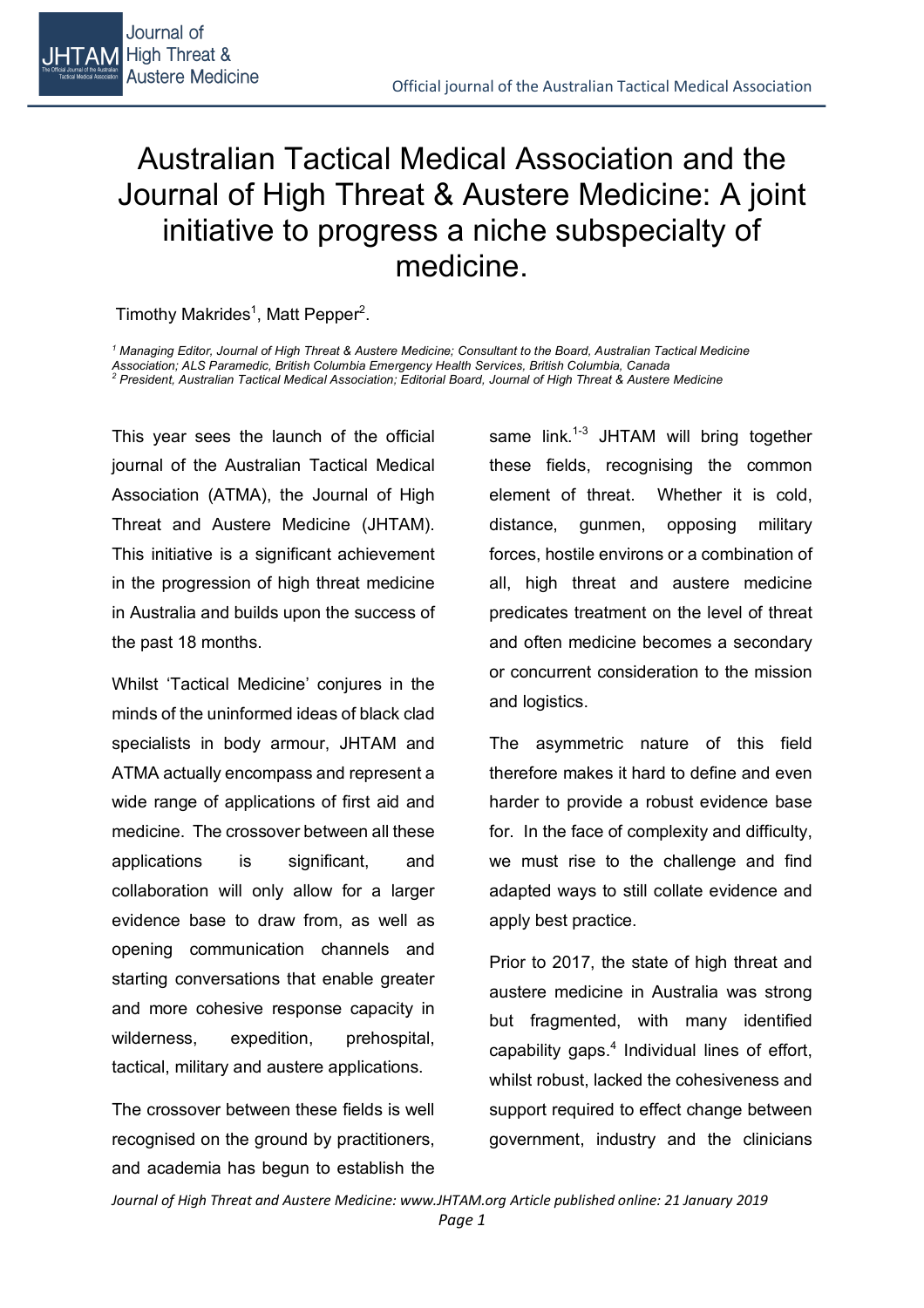attempting to progress this unique niche of medicine.

That all changed in May 2017, when a small contingent of Australians recognised that the effective, well drilled team is greater than the sum of its parts. On the evening of the 20th of July 2017, the Australian Tactical Medical Association was born, and a new innovative disruptor entered the international stage.

### **The first 18 months of the Australian Tactical Medical Association**

Strong support for the association was clear from the start. The Executive Board, which was sworn in during the associations first annual general meeting, all assumed dual roles in order to help achieve the rapid momentum which would help us to achieve our goals.

But what were these goals and what did ATMA stand for?

The constantly evolving threat context within Australia meant that there was no better time for the association to both launch and plan for the future. The Executive focused on five key pillars (figure 1), which whilst forming the back bone of our collaborative efforts, was flexible enough to change direction should the landscape require.



#### **Figure 1 – Strategic Objectives of ATMA.**

The first year of the ATMA saw strong links being formed with international and Australian organisations such as the Committee for Tactical Emergency Casualty Care (C-TECC), the Australian Defence Force (ADF) and Special Operations Medical Association (SOMA)

The association has formed a number of subcommittees and working groups that are actively involved in progressing the strategic objectives across military and civilian high threat domains, but the most significant achievement thus far has been the 2018 conference.

### **The seminal event: Australian Tactical Medicine Conference**

The most significant of these five pillars, the seminal event, was the inaugural Australian Tactical Medicine Conference (ATMC).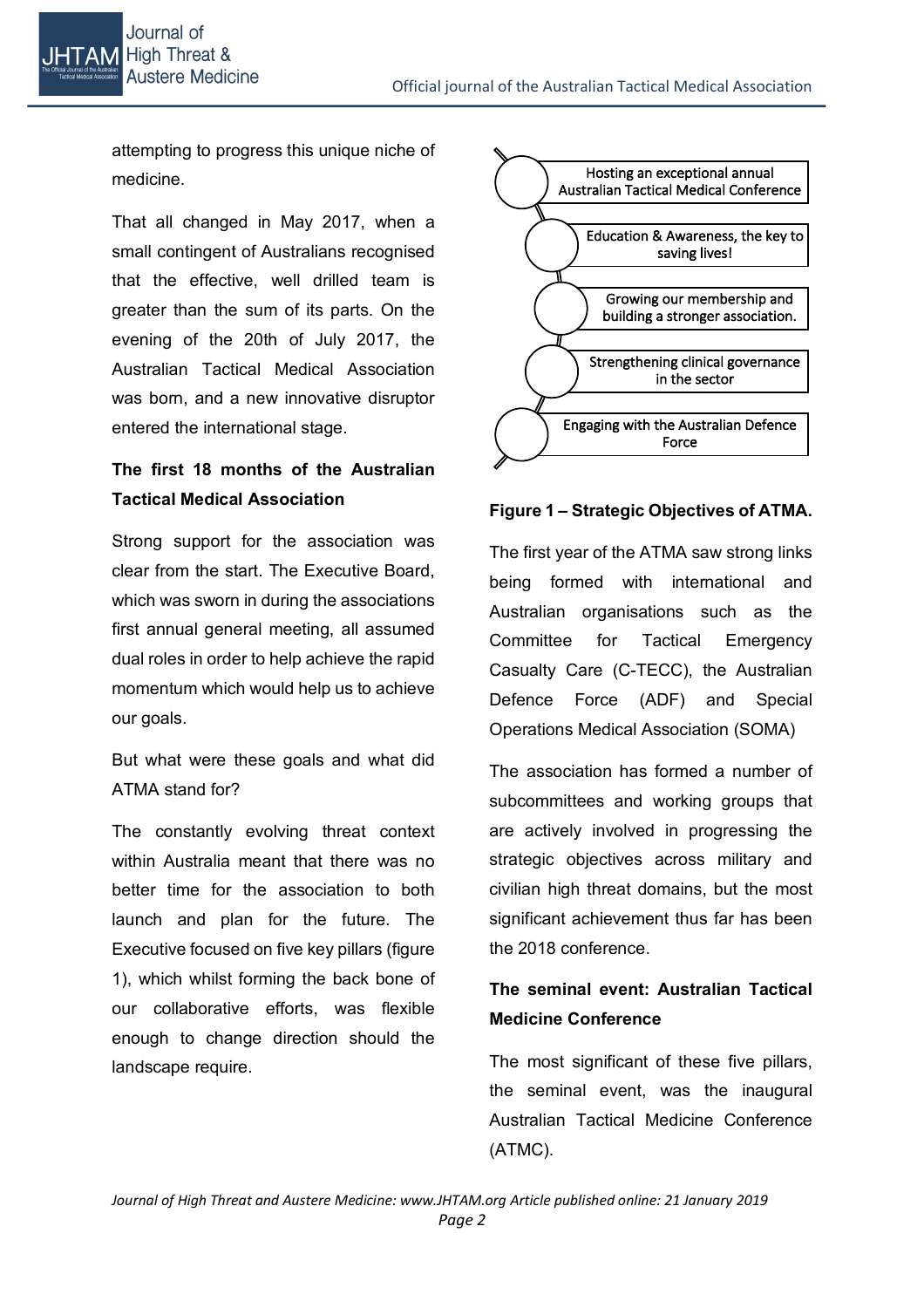The first conference, held in Brisbane in late September 2018, was a huge success with tickets selling out a week from the event. It was the first time in Australian history that clinicians, technicians and industry across high threat response sectors were able to come together, connect and collaborate in a public forum.

The conference showcased a wide range of topics from high threat and austere medicine to military and high-performance medicine and was supported by a range of stakeholders who provided speakers including speakers from the ADF, United States Department of Defence (US-DOD), National Atlantic Treaty Organisation (NATO) and a host of civilian organisations including London's Air Ambulance (LAA), Ambulance Victoria (AV) and the Queensland Ambulance Service (QAS) to name a few.

The conference concluded with the induction of the ATMA's first fellows, Capt. Stuart Robertson and Mr. Jeremy Holder MG, an important tradition which will continue in years to come.

### **Education & awareness: The key to changing minds.**

The Australian prehospital landscape was fraught with misconceptions, misinformation and dogma, leading many to believe that high threat medicine was but a small area of medicine utilised by those operating at the highest echelons of military and civilian law enforcement.

A key part of the association's mission was to provide targeted high-quality education events to help educate clinicians on the principles of high threat medicine. The most important principle being the definition of 'high threat' itself.

High threat did not necessarily mean that the clinician found themselves faced with an active shooter scenario and the education team thought it imperative to translate the meaning of high threat specific to the Australian landscape. This could mean rising flood waters to our northern counterparts and a rapidly approaching bushfire to our southern counterparts. Similarly, the military concept of tactical medicine has many nuances that differentiate it from the civilian sector, and austere and wilderness is relevant in a multitude of ways and settings for medics on the contemporary battlefield and that of the future. The concept and increasing focus of prolonged field care is ensuring the concepts of austere medicine are increasingly relevant across all high threat sectors.

The ATMA's events, held at universities across Australia, produced overwhelming attendance time and time again, with a core demographic of attendees consistently involved university students, our practitioners of the future.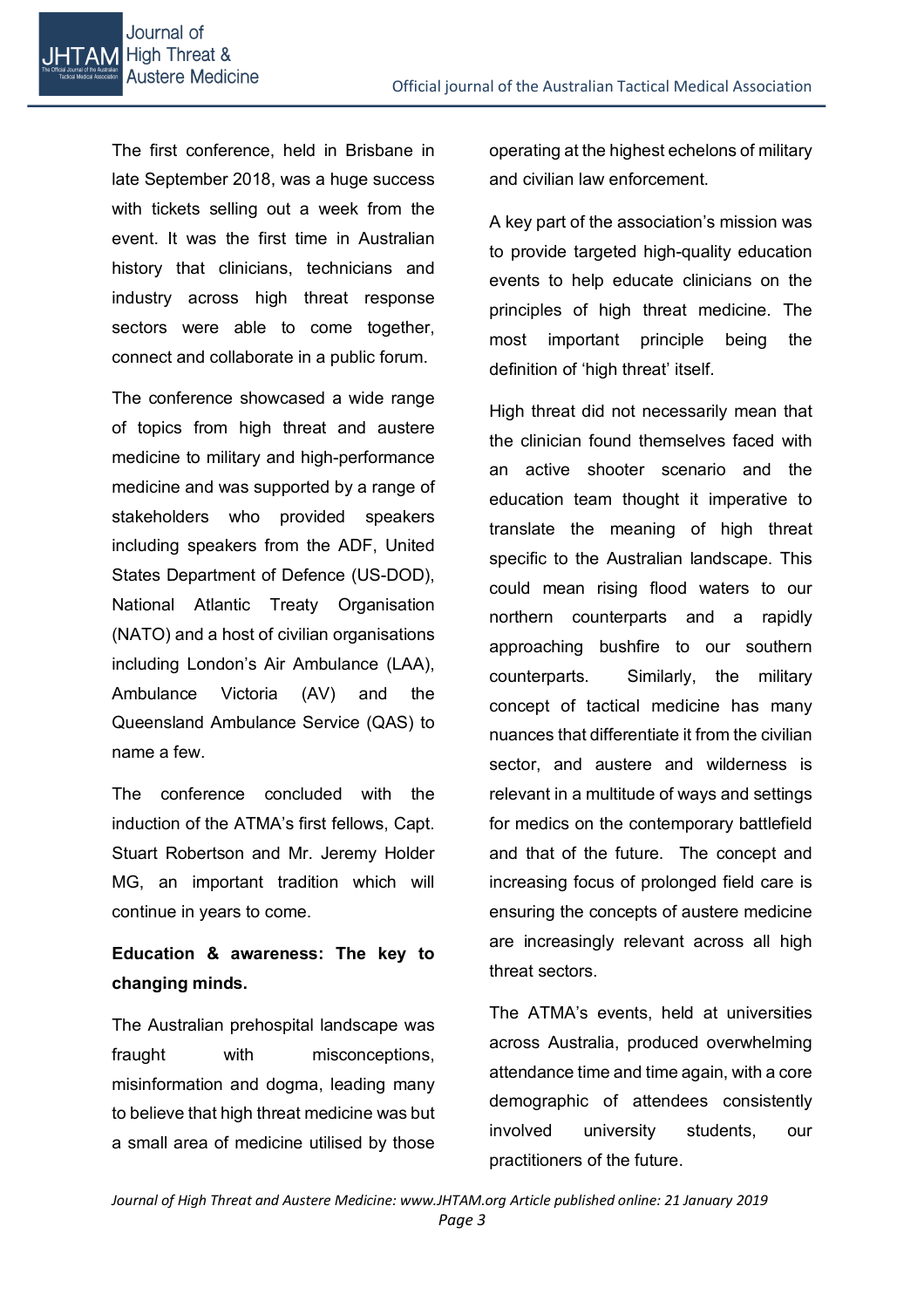## **The importance of research: the birth of the Journal of High Threat & Austere Medicine**

Research exists to build knowledge, facilitate learning and inform action. There is no other field where this is more relevant than in high threat and austere medicine, where some examples of practice are so infrequent, complex and significant to the preservation of life that they needed to be chronicled in a readily available and open access source.

The ATMA Executive Committee recognised that there is a dearth of published knowledge in this domain and so the need for a medium to promote and give a voice to research arose. The JHTAM was created to ensure that the organisation was able to help build research capacity in this niche and emerging field. Whilst other journals focus on the application of military, special operations or wilderness medicine JHTAM is unique in it's synergistic approach across these interlinked domains.

JHTAM will strive to find the available evidence and stimulate further research, providing a platform for the application of academic rigour in high threat and austere medicine. The journal represents a niche area of prehospital medical care that is currently not well covered in peer reviewed

literature, and therefore has huge potential to change practice and progress the art of prehospital emergency medicine.

The journal has the full support of ATMA, however will remain an independent entity that has a solid foundation of peer review and academic rigour to ensure that standards and impartiality are maintained.

#### **Conclusion**

The world first Journal of High Threat and Austere Medicine builds on the success of ATMA in bridging the capability gaps that currently exist in this emerging prehospital medical field.

This is a welcome leap forward in building and strengthening the evidence base in the sector, and will have significant flow on effects throughout prehospital emergency medicine.

#### **Author Acknowledgments**

The Authors would like to acknowledge the executive board, managers, supporters and members of the Australian Tactical Medical Association as well as the Editor in Chief of the Journal of High Threat & Austere Medicine.